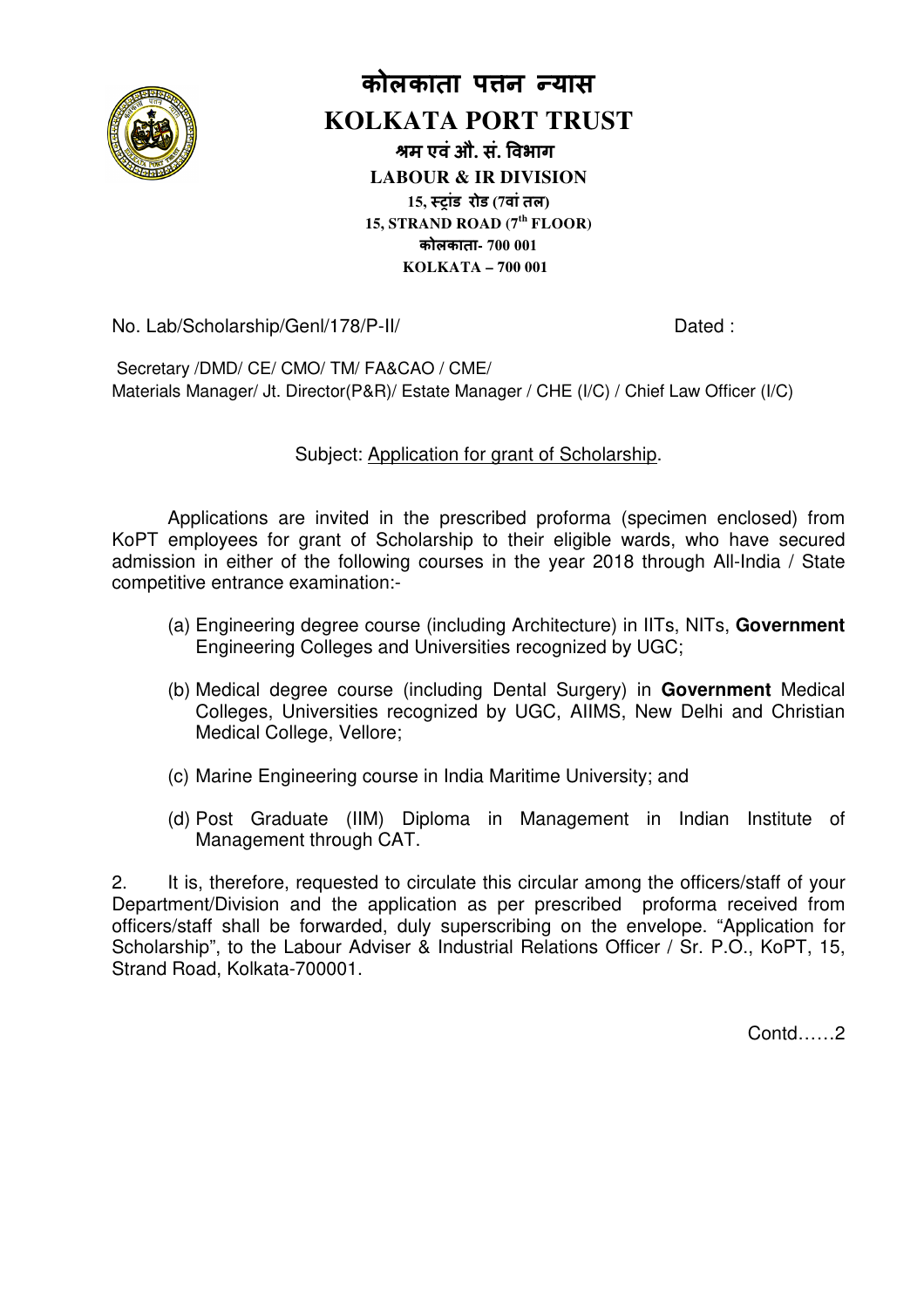3. The last date to receive the application is **26th November, 2018**. Incomplete application or application received after the due date shall not be considered.

4. You are requested to give this circular wide publicity among the officers and employees under your control and forward the applications of the concerned employees positively within the stipulated period.

Enclo: As stated.

(पी॰के. चटोपायाय) ( P. K. Chattopadhyay) म सलाहकार एवंऔ.स॰अ॰ / वरिष्ठ कार्मिकअधिकारी Labour Adviser & Industrial Relations Officer / Sr. Personnel Officer

Copy alongwith enclosure to PA to Chief Vigilance Officer for kind information of Chief Vigilance Officer. It is requested to give wide circulation among the employees of Vigilance Department.

Copy alongwith enclosure is forwarded to General Manager (Marine)/ General Manager (M&S) / General Manager (Traffic) / General Manager (Finance) (I/C) / General Manager (Engineering) (I/C) / Sr. Dy. Manager (Admn.) / Sr. Dy. Manager (MM ) / Manager (MO) (I/C) / Medical Superintendent / Sr. Dy. Manager (I&CF) / Sr. Dy. Manager (Sh & Ch.) / Sr. Dy. Manager (Finance)/ Sr. Dy. Manager (P&IR) / Sr. Dy. Manager (Rly) / Dy. Chief Vigilance Officer,HDC for information and necessary action please.

Enclo. As stated

Copy to PO for information and necessary action please.

Enclo: As stated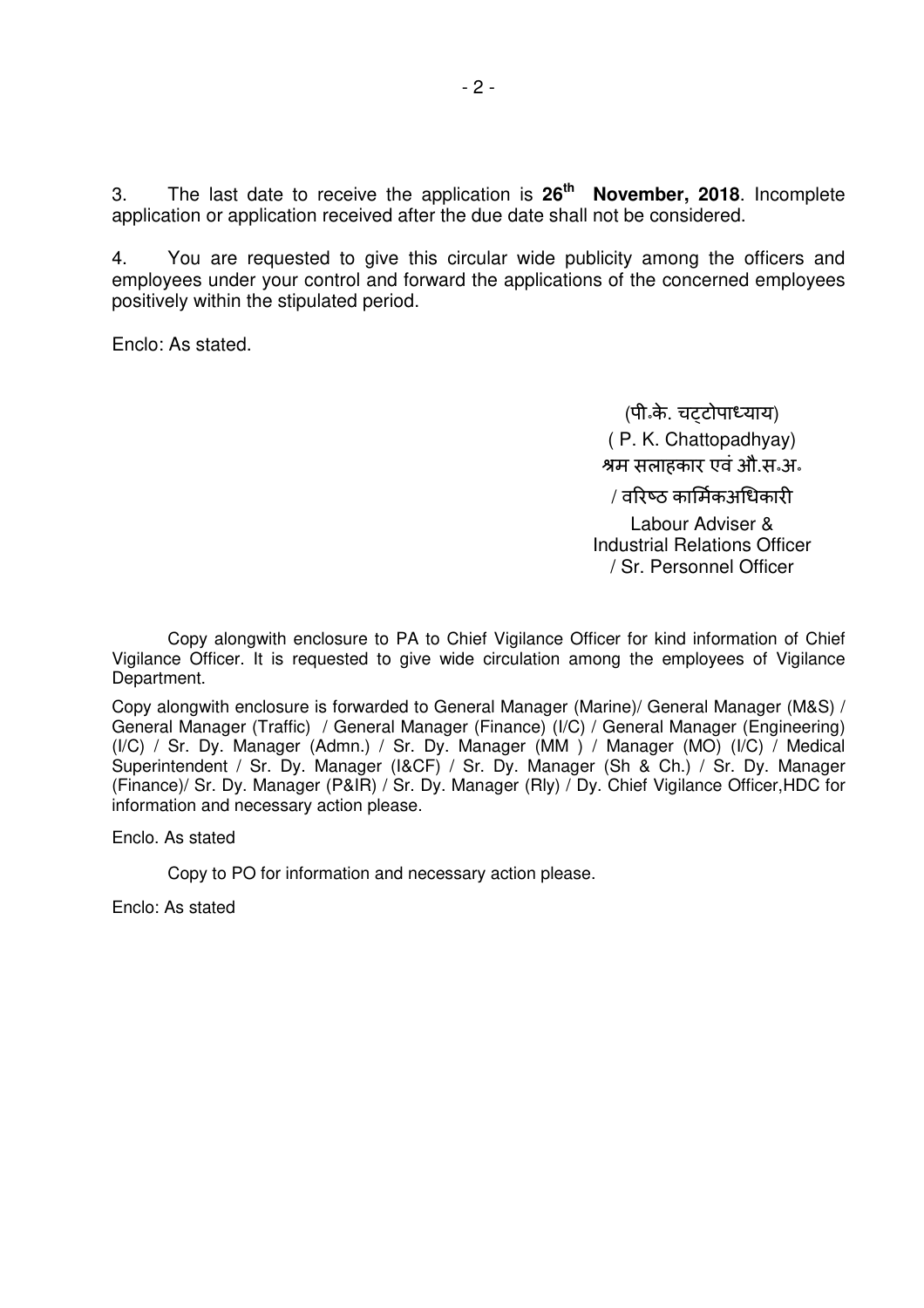# <u>कोलकाता पत्तन न्यास</u>

# **KOLKATA PORT TRUST**

# इंजीनियरिंग, मेडिकल, मेरिन इंजीनियरिंग एवं मैनेजमेंट में अध्यन जारी रखने हेतु <u>पत्तन कर्मचारियों के आश्रितों को छात्र-वृत्ति ।</u>

## <u>आवेदन-पत्र</u>

| 01.    | कर्मचारी का <u>विवरण /Particulars of the employee :</u>          |  |
|--------|------------------------------------------------------------------|--|
| (i)    | नाम/Name                                                         |  |
| (ii)   | पदनाम/Designation                                                |  |
| (iii)  | अनुभाग/Section                                                   |  |
| (iv)   | विभाग/Department                                                 |  |
| (v)    | कार्यालय का पता/Office Address                                   |  |
| (vi)   | आवासीय पता/Residential Address                                   |  |
| (vii)  | सेवा निवृति/Date of Retirement                                   |  |
| (viii) | दुरभाष/मोबाईल नं. /Telephone/Mobile No.                          |  |
| 02.    | <u>आश्रित का विवरण,  जिसके लिए आवेदन किया गया है /</u>           |  |
|        | Particulars of the ward for whom the application is made:        |  |
| (i)    | नाम/ Name                                                        |  |
| (ii)   | कर्मचारी के साथ उसका संबंध/His/Her relation                      |  |
|        | with the employee                                                |  |
| (III)  | उच्चतर माध्यमिक अथवा समकक्ष परीक्षा पास                          |  |
|        | करने का वर्ष/Year of passing the Higher                          |  |
|        | Secondary or its equivalent examination.                         |  |
|        | <u>(अंक पत्र की अनुप्रमाणित प्रति संलग्न)  की जाए ।</u>          |  |
|        | (Attested copy of the Mark Sheet to be attached)                 |  |
| (IV)   | उत्तीर्ण  ज्वाईंट इन्ट्रेन्स परीक्षा का नाम/                     |  |
|        | Name of the All India/Stat Joint Entrance                        |  |
|        | <b>Examination Passed.</b>                                       |  |
| (V)    | परीक्षा -  वर्ष /Year of examination                             |  |
| (VI)   | ज्वाईंट इन्ट्रेन्स परीक्षा का प्रवेश पत्र/Admit card             |  |
|        | of the Joint Entrance Examination                                |  |
|        | (अनुप्रमाणित प्रति संलग्न की जाए)/                               |  |
|        | (Attested copy only to be attached)                              |  |
| 03     | <u>पाठ्यक्रम का विवरण जिसके लिए छात्र-वृत्ति मांगी जा रही है</u> |  |
|        | Particulars of the course for which scholarship is being sought. |  |
| (i)    | कर्मचारी के आश्रित द्वारा दाखिला लिए गए कालेज का नाम :           |  |
|        | तथा संबद्ध विश्वविद्यालय का नाम/Name of the                      |  |
|        | College and the University to which it is                        |  |
|        | Affiliated, in Which the ward has secured                        |  |
|        | admission.                                                       |  |
| (ii)   | पाठ्यक्रम का नाम/Name of the Course                              |  |
| (III)  | पाठ्यक्रम की अवधि अर्थात/Duration of the:                        |  |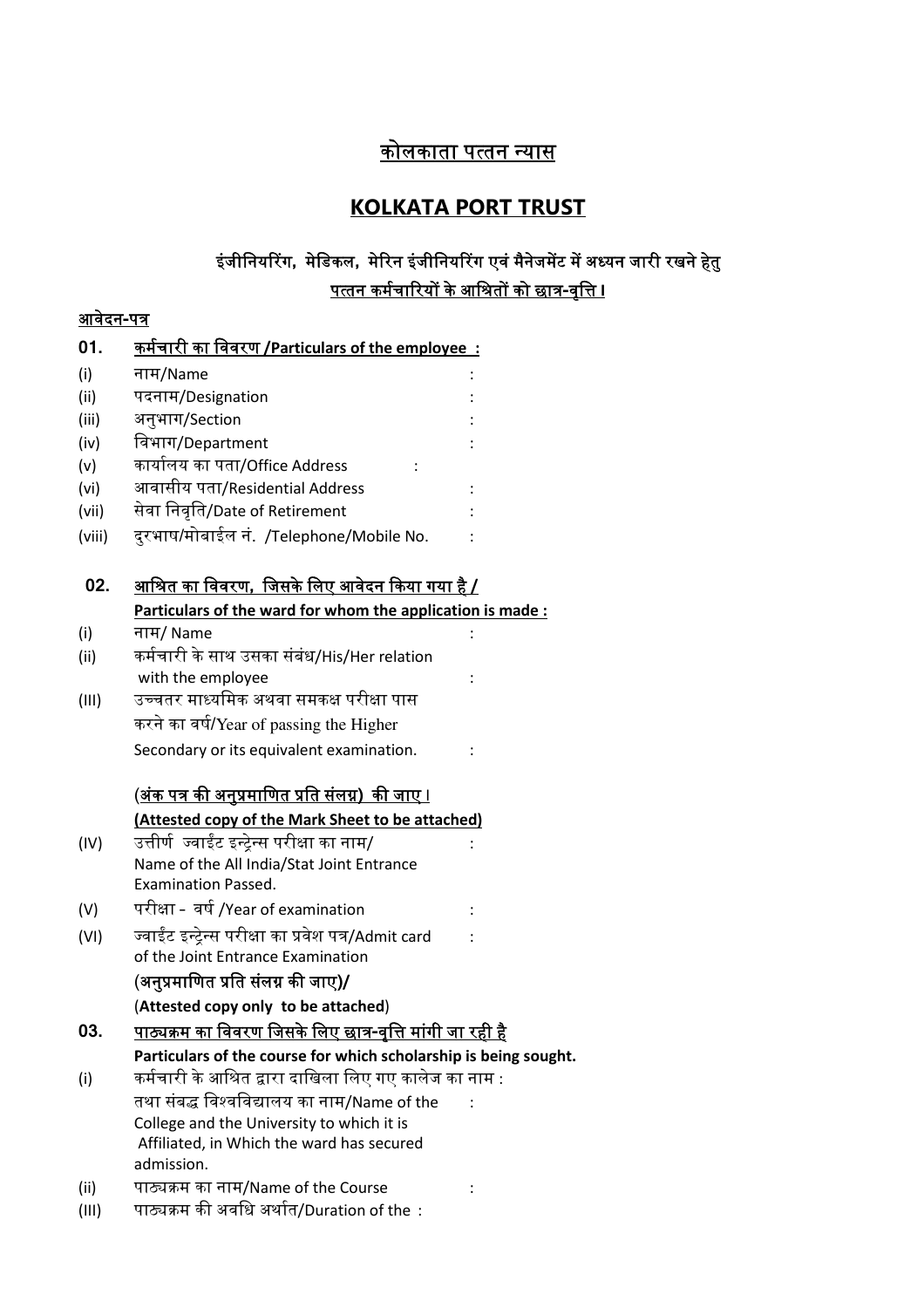course i.e.

- क. से ᮧारंभ/ A. Commencing from :
- ख. को समाप्त/ B. Ending on : : : :
- ग. पाठ्यक्रम के दौरान प्रत्येक सत्र/ वर्ष में होने वाली परीक्षा की संभावित तिथि/ Probable date (s) of examination in each Semester/year throughout in course.
- (IV) दी जाने वाली उपािध/Degree to be awarded :
- (V) संस्था के प्रधान/विभागाध्यक्ष का नाम,पदनाम : तथा कार्यालय का पता, जिससे पत्र व्यवहार ᳰकया जाए/Name of the Head of Institution/Head of Department (with the designation and official Address) with whom correspondence to be made (VI) कालेज में अनुक्रमांक तथा वर्ग का नाम
- Roll No. in the College and the name of the Section

#### आवदेक का परूा ह᭭त ाᭃर**/Signature in full of the Applicant**

- वि. द्र. : आवेदन के साथ संलग्न प्रमाण-पत्र की प्राप्ति कोलकाता पत्तन न्यास के अधिकारी द्वारा उनके मुहर सहित अनप्रमाणित की जाए **I**
- **N.B. : Copies of the certificate mentioned herein to be attested by the Head of the Institution to Which the ward has been admitted or any Class – I Officer of KoPT under his seal.**

म ᱹ᮰ी**/**᮰ीमती **...............................................................................................** उपरोत पुत्र, पुत्री का पिता/माता, ईंजीनियरिंग, मेडिकल, मेरिन ईंजीनियरिंग एवं मैनेजमेंट में अध्ययन जारी रखने हेतु कोलकाता पत्तन न्यास कर्मचारियों के आश्रितों को छात्रवृति दिए जाने संबंध में दिशा-निर्देशों से अवगत हूँ, तथा उसका पालन करुंगा I **I, Shri/Smt. ………………………………………………………………………………………………………………… parent of my above named son/daughter have gone through the guidelines for awarding of scholarship to ward of KoPT employees for pursuing studies in Engineering, Medcial, Marine Engineering, Management and state that I shall abide by the same.** 

ᳰदनाकं **/Date :** आवदेक का परुा ह᭭त ाᭃर**/Signature in full of the Applicant**